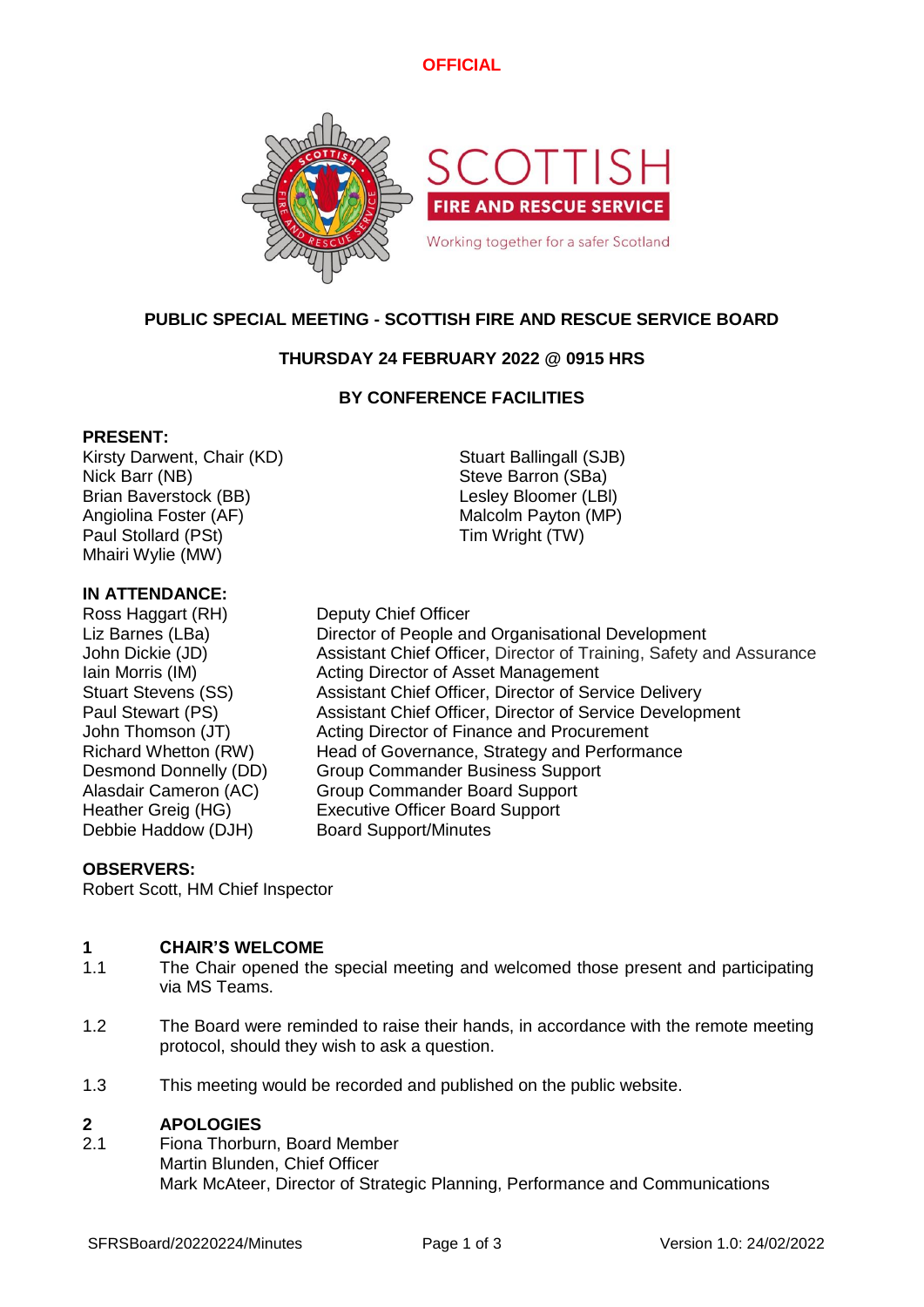### **3 CONSIDERATION OF AND DECISION ON ANY ITEMS TO BE TAKEN IN PRIVATE**

3.1 No further private items were identified.

#### **4 DECLARATION OF INTERESTS**

4.1 None.

#### **5 BUDGET STRATEGY 2022-23**

- 5.1 JT presented the Board with a report seeking approval of the amended Budget Strategy for 2022-23 after receiving feedback at the Board Strategy Day on the 27 January 2022. The following key points were highlighted:
	- Budget Strategy provides sufficient information to understand the factors that impact on the overall budget, key decisions and the assumptions made to develop the budget.
	- Amendments to the Budget Strategy since the Strategy Day on 27 January 2022 included:
		- Inclusion of Support Staff pay award
		- Increased costs associated with gas and electricity.
		- Additional details on efficiencies.
		- Inclusion of reference to Service Delivery Model Programme (SDMP) following feedback from Scottish Government (SG).
	- Specific impact due to lack of funding on the capital programme would be discussed further during a further additional Strategy Day session directly after this meeting.
	- Following feedback from the Strategic Leadership Team on 22 February, some further minor amendments would be made.
- 5.2 With reference to the key objective of reaching the Target Operating Model (TOM) by August 2024, the Board queried whether it would be more cost effective to achieve this objective earlier. JT reminded the Board of the physical constraints and practicalities of the recruitment process as well as the additional Covid recovery activities required. JT noted that additional funds would be attributed to overtime budget to accommodate increased costs.
- 5.3 RH provide a brief update on recovery activities and reminded the Board that there was a Recovery, Reset and Renew session scheduled to be presented at the Strategy Day directly after this meeting.
- 5.4 With regard to income from shared services/sites, the Board queried whether this was proportionate and whether the Service received a percentage of capital receipts from other agencies. JT confirmed that the Service recovered the running costs only. There was no contribution or investment in capital or from capital receipts. JT noted that SG were aware of the Service's willingness to share premises, the need for capital investment to support this and the future potential opportunities for new build shared premises. JT advised the Board that further shared sites/services had been identified and were being progressed.
- 5.5 IM informed the Board that within the shared services contract, the Service retained the right to terminate agreements, subject to due notice being served. IM advised that all costs associated works within areas solely occupied by other agencies were fully recoverable. Within communal areas, the appropriate percentage of costs was also recoverable.
- 5.5 With regard to the budget assumption for the uniformed pay award (2%), KD confirmed that she was content with this assumption and noted that the Service had not yet received any claim from the National Joint Council relating to the pay award
- 5.6 The Board requested that further consideration be given to clearly articulate that the Service was and would remain fully commitment to protect both staff and communities